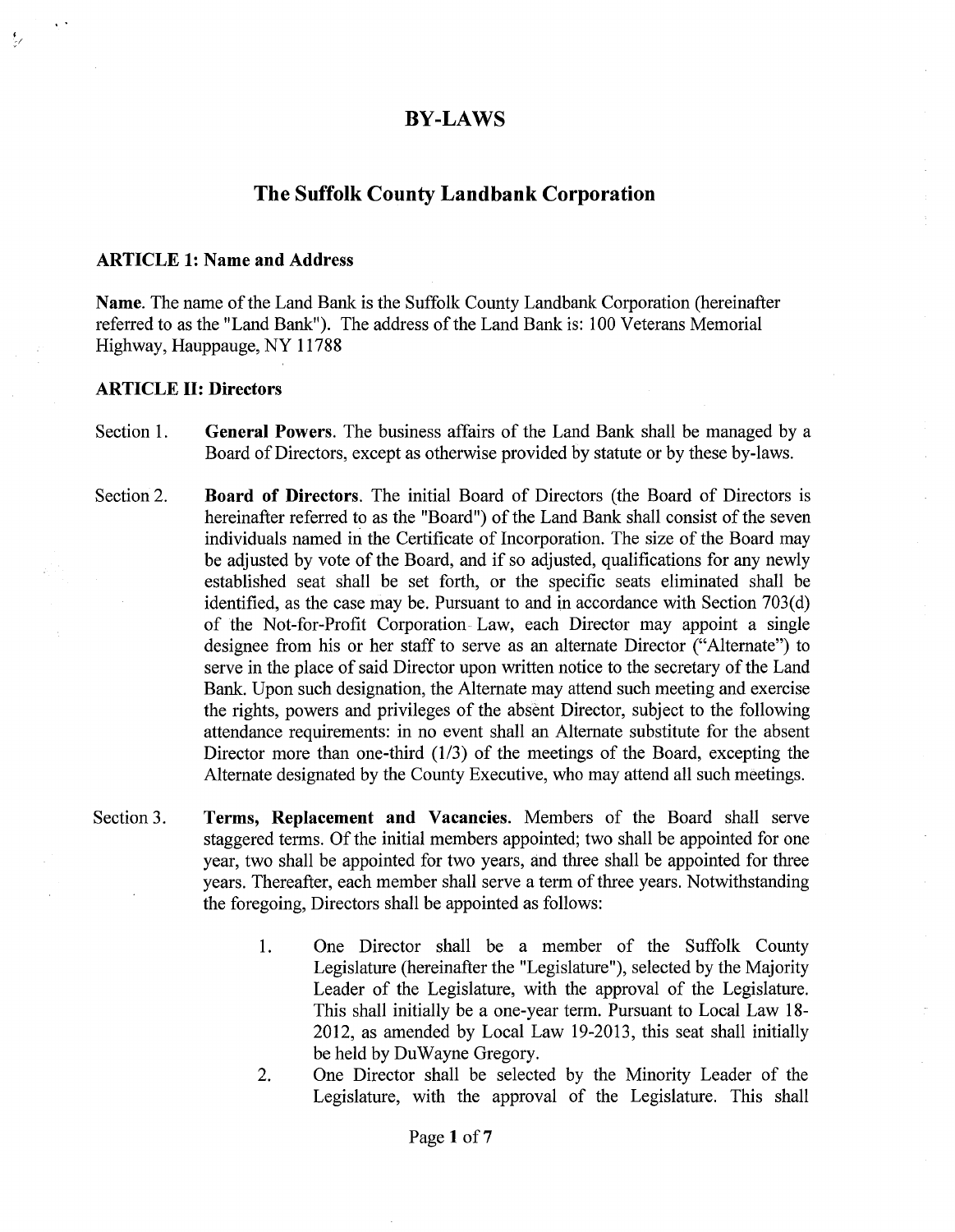initially be a one-year term. Pursuant to Local Law 18-2012, as amended by Local Law 19-2013, this seat shall initially be held by Thomas Cilmi.

- 3. One Director shall be the President of the Suffolk County Town Supervisors' Association or a successor organization. This shall initially be a two-year term. Pursuant to Local Law 18-2012, as amended by Local Law 19-2013, this seat shall initially be held by Anna Throne-Holst.
- 4. One Director shall be the Commissioner of the Suffolk County Department of Economic Development and Planning. This shall initially be a three-year term. Pursuant to Local Law 18-2012, as amended by Local Law 19-2013, this seat shall initially be held by Joanne Minieri.
- 5. One Director shall be selected by the County Executive. This shall initially be a three-year term. Pursuant to Local Law 18-2012, as amended by Local Law 19-2013, this seat shall initially be held by Steven Bellone.
- 6. One Director shall be the County Director of Real Estate. This shall initially be a three-year term. Pursuant to Local Law 18-2012, as amended by Local Law 19-2013, this seat shall initially be held by Jill Rosen-Nikoloff.
- 7. One Director shall be a representative of an economic development organization in Suffolk County, selected by the County Executive with the approval of the Legislature. This shall initially be a twoyear term. Pursuant to Local Law 18-2012, as amended by Local Law 19-2013, this seat shall initially be held by Andrea Lohneiss.

A Director whose term of office on the Board has expired shall continue to hold office until a successor has been appointed. If a vacancy is created by death, resignation or change in the identity of the individual holding the underlying office, a successor shall be appointed within thirty (30) days of the vacancy, to hold office for the remainder of the term of office so vacated. A vacancy on the Board shall be filled in the same manner and with the same qualifications as the original appointment.

- Section 4. **Removal.** A Director may be removed from office for neglect of duty, misconduct or malfeasance, by a vote of the Board, excluding the individual whose conduct is in question. The seat of the removed Director shall be filled by the Board, and the individual so appointed shall serve until an individual other than the one removed fills the underlying office qualifications for the seat in question.
- Section 5. **Conflict of Interest.** A Director who has a direct or indirect interest in any matter before the Land Bank shall disclose his/her interest prior to any discussion of the matter by the Land Bank, which disclosure shall become part of the record of the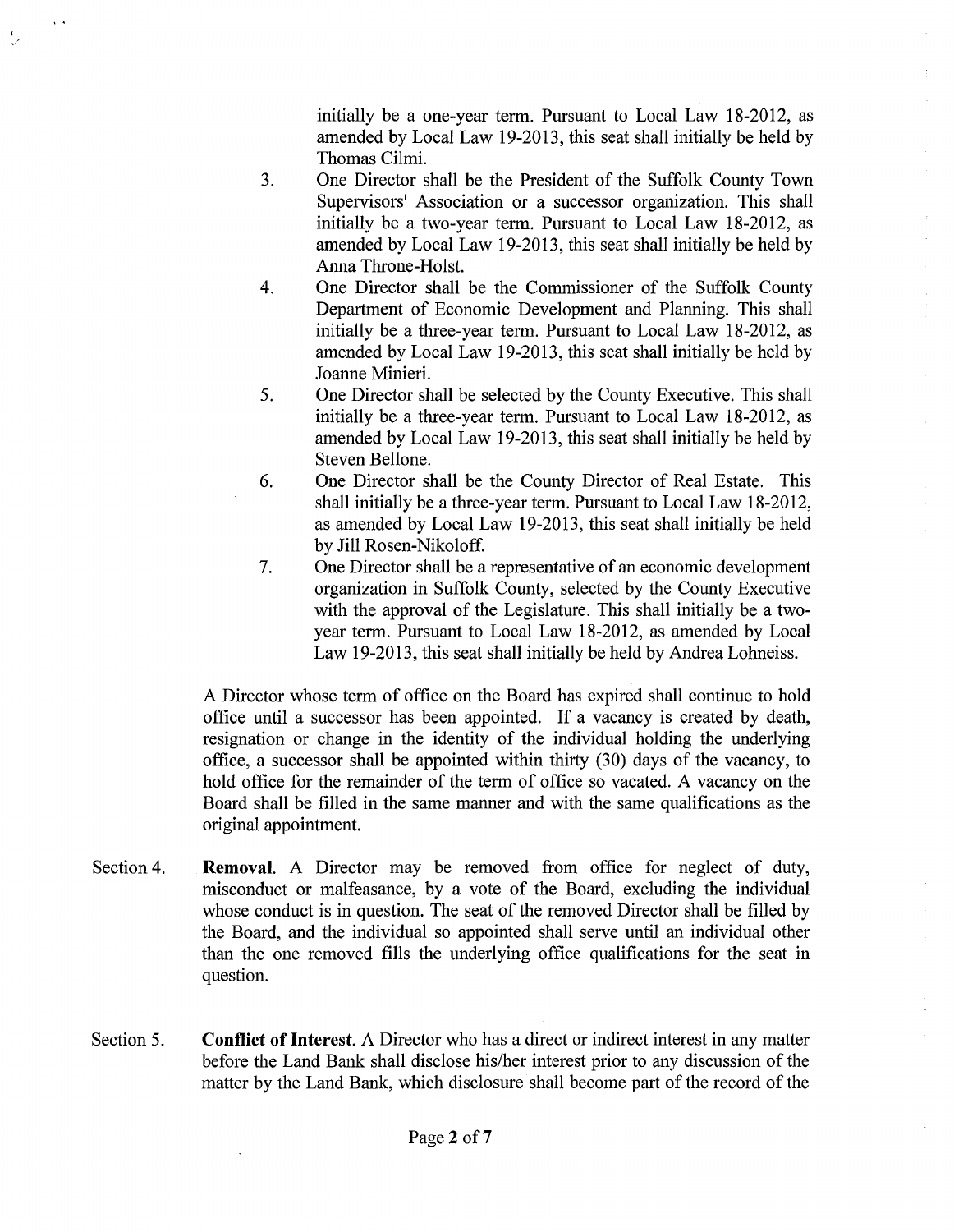Land Bank's official proceedings. The interested Director shall further refrain from participation in the Land Bank's action relating to the matter. Upon taking office, each Director shall acknowledge in writing that he or she has read and agrees to abide by this section.

- Section 6. **Meetings.** The Board shall meet in regular session according to a schedule adopted by the Board, and also shall meet in special session as convened by the Chairperson or upon written notice signed by a majority of the Directors. The meetings of the Board shall be public, and the appropriate notice of such meetings shall be provided to the public. The Board shall establish rules and requirements relative to the attendance and participation of Directors in its meetings, regular or special. Such rules and regulations may prescribe a procedure whereby, should any Director fail to comply with such rules and regulations, such Director may be disqualified and removed automatically from office by no less than a two- thirds vote of the remaining Directors of the entire Board, and that Director's position shall be vacant as of the first day of the next calendar month. Any person removed under the provisions of this paragraph shall be ineligible for reappointment to the Board, unless such reappointment is confirmed unanimously by the Board.
- Section 7. **Notice.** Notice of any meetings shall be given in accordance with the Open Meetings Law (Public Officers Law, Article 7), as amended.
- Section 8. **Powers.** Directors shall serve without compensation, shall have the power to organize and reorganize the executive, administrative, clerical, and other departments of the Land Bank and to fix the duties, powers, and compensation of all employees, agents, and consultants of the Land Bank. The Board may reimburse any member for expenses actually incurred in the performance of duties on behalf of the Land Bank.
- Section 9. **Quorum and Board Action.** Two-thirds of the Directors shall constitute a quorum for the conduct of business, provided that a majority of the Board present may adjourn the meeting from time to time without further notice. The vote of two-thirds of all Directors, which must include the Director representing the County Executive and at least one of the Directors who is a member of the Legislature, constitutes the action of the Board, unless the vote of a larger number is required by statute or the by these by-laws. All actions of the Board shall be approved by the affirmative vote of such two-thirds of the total Board, which must include the Director who is the representative of the County Executive, and at least one of the Directors who is a member of the Legislature.

The foregoing provision notwithstanding, any vote of the Board to borrow or to issue bonds shall require the unanimous approval of the entire Board.

Vote by proxy shall not be permitted. Any member may request a recorded vote on any resolution or action of the Land Bank.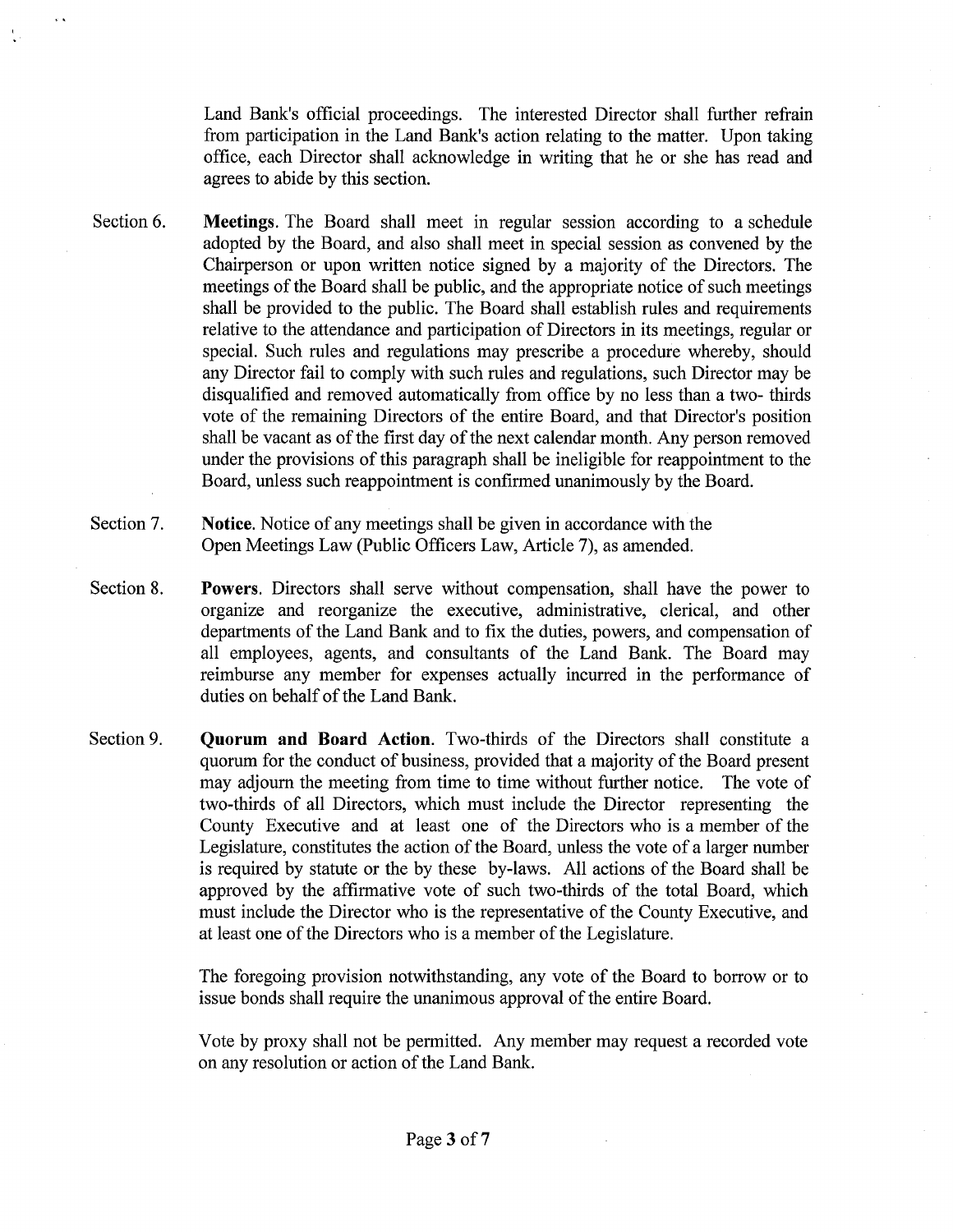Section 10. **Liability.** Directors shall not be liable personally on the bonds or other obligations of the Land Bank, and the rights of creditors shall be solely against the Land Bank.

> Each director, officer and employee shall be a state officer or employee for the purposes of§§ 73 and 74 of the Public Officers Law.

Section 11. **Committees.** The Board may, by resolution passed by vote of the Board, designate one or more committees, each committee to consist of one or more of the Directors of the Land Bank. The Board may designate one or more Directors as alternate members of a committee, who may replace an absent or disqualified member at a meeting of the committee. In the absence or disqualification of a member of a committee, the members thereof present at a meeting and not disqualified from voting, whether or not they constitute a quorum, may unanimously appoint another member of the Board to act at the meeting in place of such an absent or disqualified member. A committee so designated by the Board, to the extent provided in the resolution by the Board, may exercise all power and authority of the Board in the management of the business and affairs of the Land Bank, provided that any such actions shall be subject to ratification or rejection by vote of the entire Board.

### **ARTICLE III: Officers and Staff**

- Section 1. **Officers.** The officers of the Land Bank shall be elected annually by the Board from among its members, and shall consist of a Chairperson, Vice Chairperson, a Treasurer, a Secretary and such other officers as the Board may determine, and shall establish their duties as may be regulated by rules adopted by the Board.
- Section 2. **Vacancies.** A vacancy in any office because of death, resignation, removal, disqualification or otherwise, may be filled by the Board at any meeting of the Board, for the unexpired portion of the term of such office.
- Section 3. **Chairperson and Vice Chairperson.** The Chairperson shall be the chief executive officer of the Land Bank, but he or she may, from time to time, delegate all or any part of his/her duties to the Vice-Chairperson. He or she, or in his/her absence, the Vice Chairperson, shall preside at all meetings of the Board, he or she shall have general and active management of the business of the Land Bank and shall perform all the duties of the office as provided by law or these by-laws. He or she shall be ex-officio a member of all standing committees, and shall have the general powers and duties of supervision and management of the Land Bank.
- Section 4. Secretary. The Secretary shall be the custodian of the records of the Land Bank. He or she shall keep and compile the minutes of the meetings of the Land Bank, and shall insure that the Land Bank complies with all requirements for advertising and for public disclosure of transactions.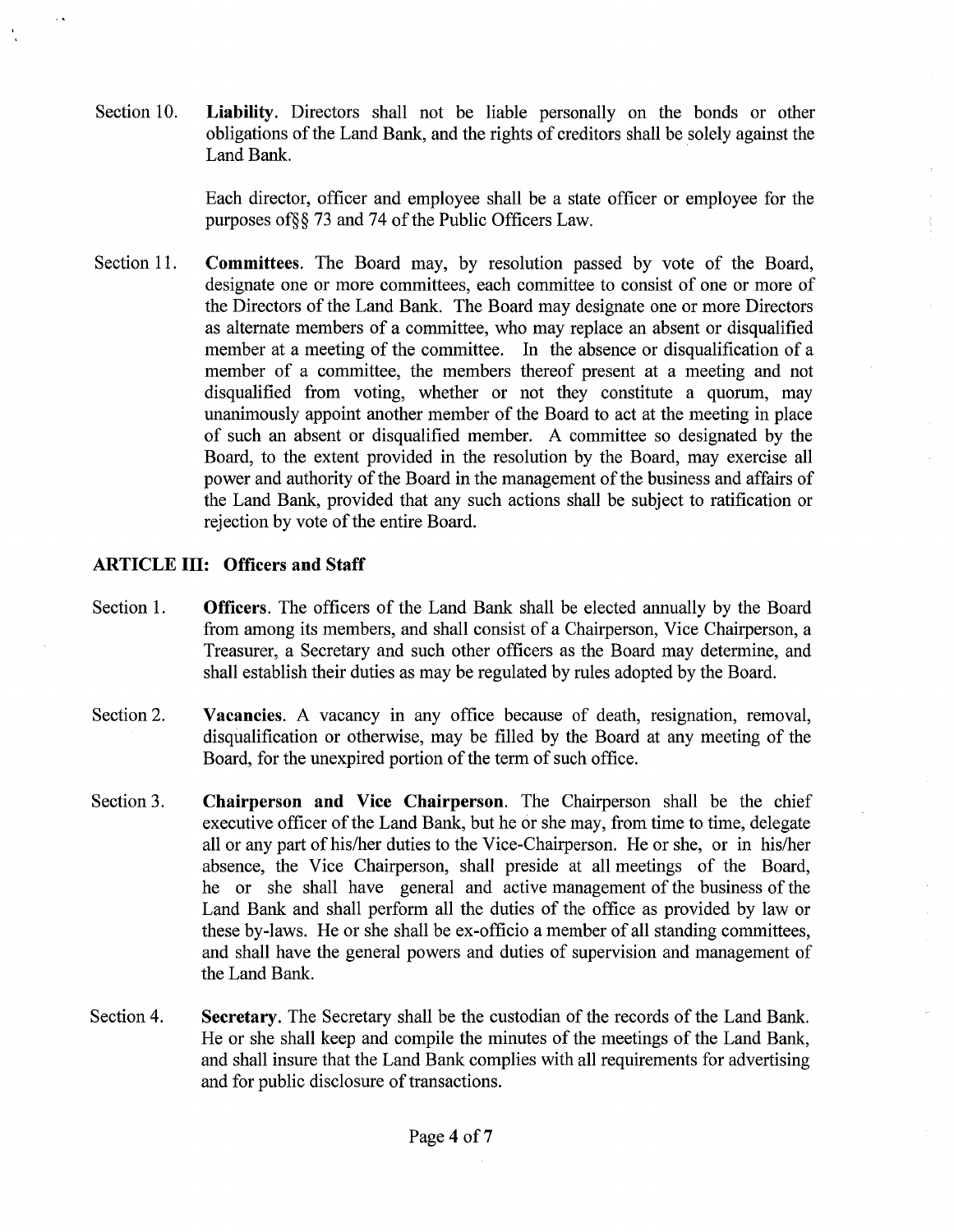- Section 5. **Treasurer.** The Treasurer shall insure that procedures are in place for custody of the Land Bank funds and securities. All monies and other valuable effects in the name and to the credit of the Land Bank shall be deposited in such depositories as may be designated by the Board pursuit to the adopted policies of the Land Bank. He/she shall authorize such disbursements of the funds of the Land Bank as may be ordered by the Board. The Treasurer shall report to the Board at its regular meetings the financial condition of the Land Bank. The office of the New York State Comptroller shall have the authority to audit the Land Bank.
- Section 6. **Delegation of Duties of Offices.** In the absence of any officer of the Land Bank, or for any other reason that the Board may deem sufficient, the Board may delegate, from time to time and for such duration as it may deem appropriate, the powers or duties or any of them, of such officer to any other officer, or to any Director.
- Section 7. **Executive Committee.** The Chairperson, Vice Chairperson, and Treasurer shall comprise the Executive Committee. The Executive Committee may, upon a majority vote thereof, authorize the expenditure of up to \$2,500.00 for any expense listed as an eligible item for expenditure under the approved Land Bank funding guidelines. The Executive Committee must report any such expenditure to the Board at the next regularly scheduled Board meeting. Any expenditure in excess of \$2,500.00 shall only be authorized by a vote of the Board as provided in Article 2, Section 9 of these by-laws.
- Section 8. **Staff.** The Land Bank may appoint or employ a president, a secretary, an executive director, its own counsel and legal staff, and such technical experts, and such other agents and employees, permanent or temporary, as it may require, and may determine the qualifications and responsibilities and fix the compensation and benefits of such persons. Notwithstanding the foregoing, the Land Bank shall enter into contracts and agreements with Suffolk County for staffing and support services to be provided to the Land Bank by Suffolk County or agencies or departments thereof, unless Suffolk County shall be unwilling or unable to provide such services.

### **ARTICLE** IV: **Contracts, Loans, Checks and Deposits**

- Section 1. The Board may authorize any officer or officers, agent or agents, to enter into any contract or execute and deliver any instrument in the name of and on behalf of the Land Bank, and such authority may be general or confined to specific instances, including, but not limited to, intergovernmental agreements under Section 119-o of the General Municipal Law.
- Section 2. **Loans/Grants.** The Land Bank may give guarantees and incur liabilities, issue bonds and borrow money at such rates of interest as the Board may determine. No grant or loan shall be contracted on behalf of the Land Bank and no evidence of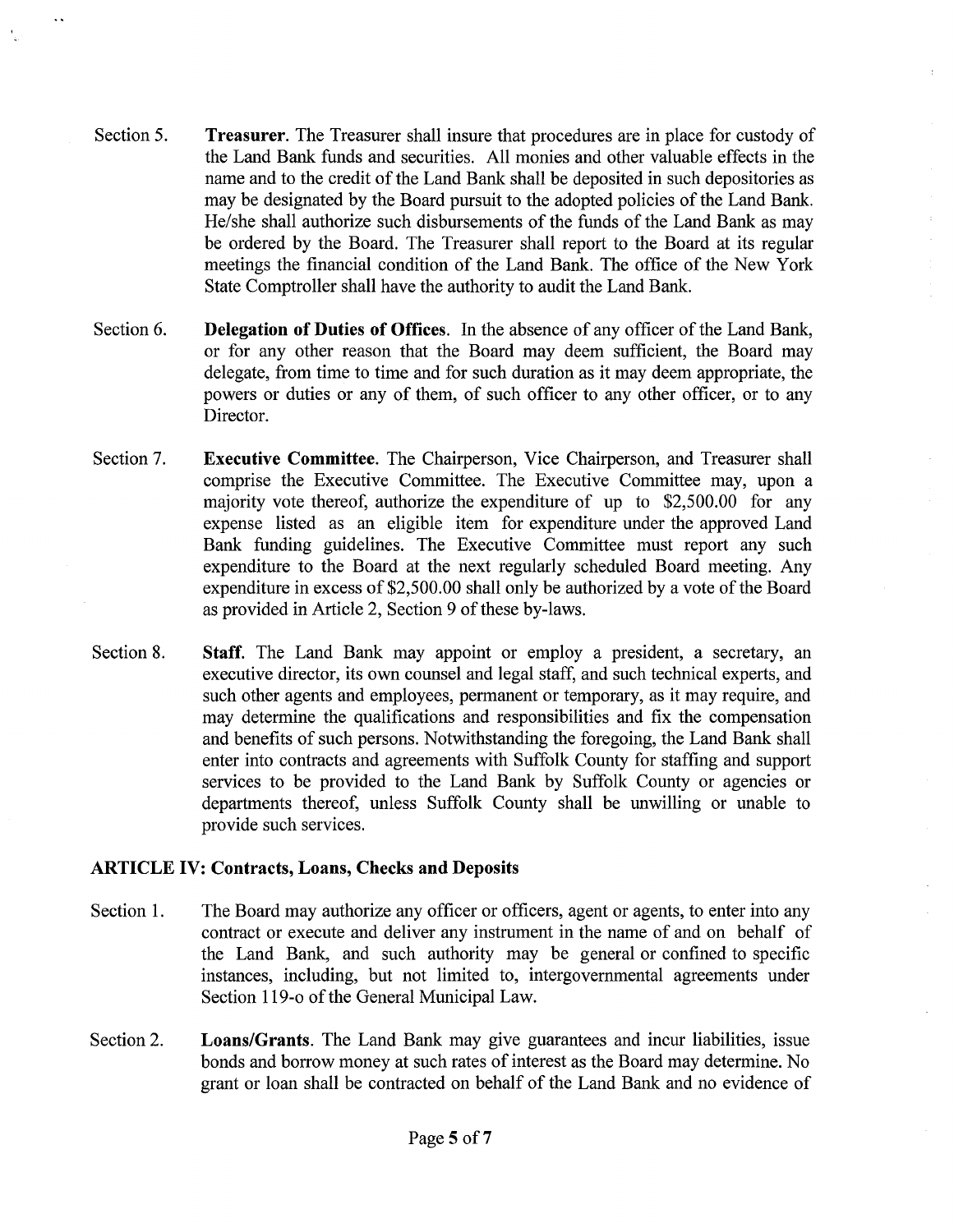indebtedness shall be issued in its name unless authorized by a resolution of the Board. Such contractual authority may be general or confined to specific instances. Except for financial arrangements made with Suffolk County, borrowing and/or issuance of bonds shall only be for capital purposes and not for expenses, and shall require unanimous approval of all Directors.

- Section 3. **Checks, Drafts, etc.** All checks, drafts or other orders for the payment of money, notes or other evidences of indebtedness issued in the name of the Land Bank, shall be signed by two officers of the Land Bank and in such manner as shall, from time to time, be determined by resolution of the Board.
- Section 4. **Deposits.** All funds of the Land Bank shall be deposited from time to time to the credit of the Land Bank in such banks, trust companies or other depositories as the Board may select, consistent with policies and procedures of Suffolk County. The Board shall adopt an investment policy consistent with the Investment Policy of the Suffolk County.
- Section 5. **Additional Powers.** The Board may authorize any and all lawful transactions permitted by Article 16 of the Not-For-Profit Corporation Law, by vote in accordance with such law and with these by-laws.

### **ARTICLE V: Fiscal Year, Budgets, Audits**

.<br>.<br>., ,/

- Section 1. **Fiscal Year.** The fiscal year of the Land Bank shall correspond at all times to the fiscal year of Suffolk County.
- Section 2. **Budgets.** The Board shall annually adopt a general fund budget and budgets for all other funds that may be under its control.
- Section 3. **Audits.** The Board shall undertake an annual audit of the funds of the Land Bank by a Certified Public Accountant, or by agreement with the Comptroller of Suffolk County. All financial records of the Land Bank shall be open to the public under the Freedom of Information Law (Public Officers Law, Article 6).

#### **ARTICLE** VI: **Miscellaneous**

- Section 1. **Seal.** The Board shall adopt a corporate seal, which shall be the official seal of the Land Bank.
- Section 2. **Waiver of Notice.** When the Board, or any committee thereof, may take action after notice to any person or after lapse of a prescribed period of time, the action may be taken without notice and without lapse of the period of time, if at any time the person entitled to notice or to participation in the action to be taken submits a signed waiver of such requirements. The attendance of a member of the Board at a meeting, without protesting prior to the conclusion of the meeting the